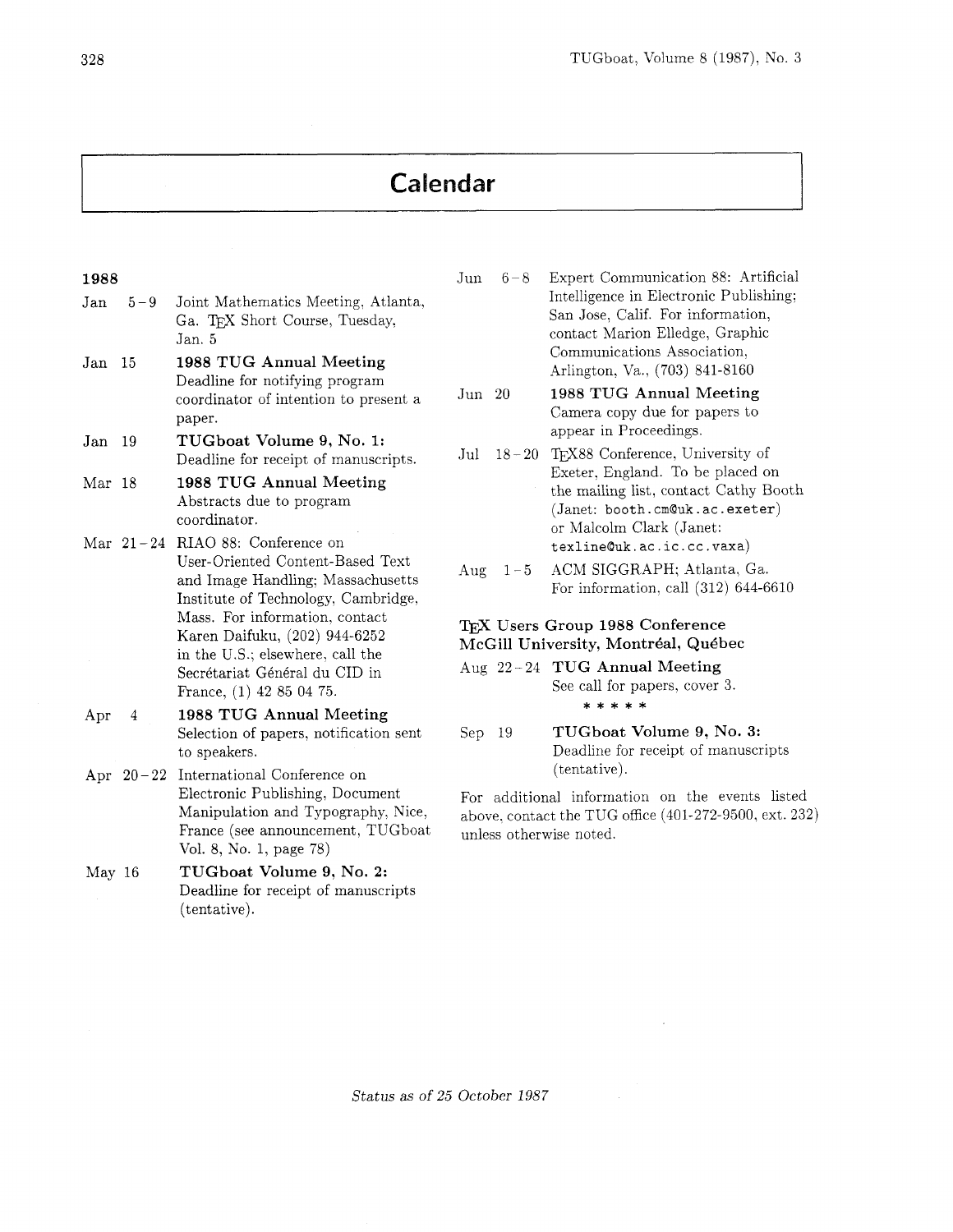First Circular

August 1987

## TrXeter

T<sub>F</sub>X88, the Third European T<sub>F</sub>X Conference will take place at Exeter University, UK, from Monday, July 18th to Wednesday, July 20th, 1988. This conference seeks to maintain the high standard set by the previous European TFX conferences. In view of the rate at which  $T_FX$  is expanding its areas of application, and the developments which will have taken place by next summer, papers are welcome from all areas of TFX, METAFONT and related subjects. Likely themes might include:

- $\star$  desktop and traditional publishing with T<sub>F</sub>X
- $\star$  document structure IATFX, SGML, ODA, etc.
- $\star$  non-technical TFX and METAFONT applications (humanities, music, exotic languages)
- $\star$  other technical areas (chemistry, physics, biology)
- $\star$  parochial peculiarities (European considerations!)
- $\star$  ai and expert system approaches
- $\star$  TFX and wysiwyg
- \* METRFONT and fonts
- $\star$  page description languages and dvi
- $\star$  micro inputs
- $\star$  macro inputs
- $\star$  standards:
	- $\star$  for \special
	- $\star$  for printer drivers
	- $\star$  for TFX macros
- $\star$  T<sub>E</sub>X environments

The programme will be structured to include both long and short contributions. The proceedings will be published after the conference.

### **Added Value**

We hope to run various workshops and participatory seminars before, during and after the conference. Specifically, we plan to organise workshops on 'the design of documents', style files (and how to modify them), and on the use of METAFONT. Seminar rooms will be available during the conference for 'birds of a feather' and other ad *hoc* group meetings. There will be facilities for exhibitions by the vendors of TFX-related software, hardware and paperware. A number of micros will be available to allow the interchange of micro software, as well as demonstrations of particular packages etc.

#### **What does it cost?**

The total cost of the conference, including accommodation (from the evening of Sunday 17th July, through to Wednesday 20th) at Lopes Hall of Residence, meals, social activities, and the conference proceedings will be around £150. For non-residents, the charge will be about £100. The workshops and seminars before or after the conference will cost about £50 per day, which also includes accommodation and meals. Cheap rail fares within the UK are being arranged.